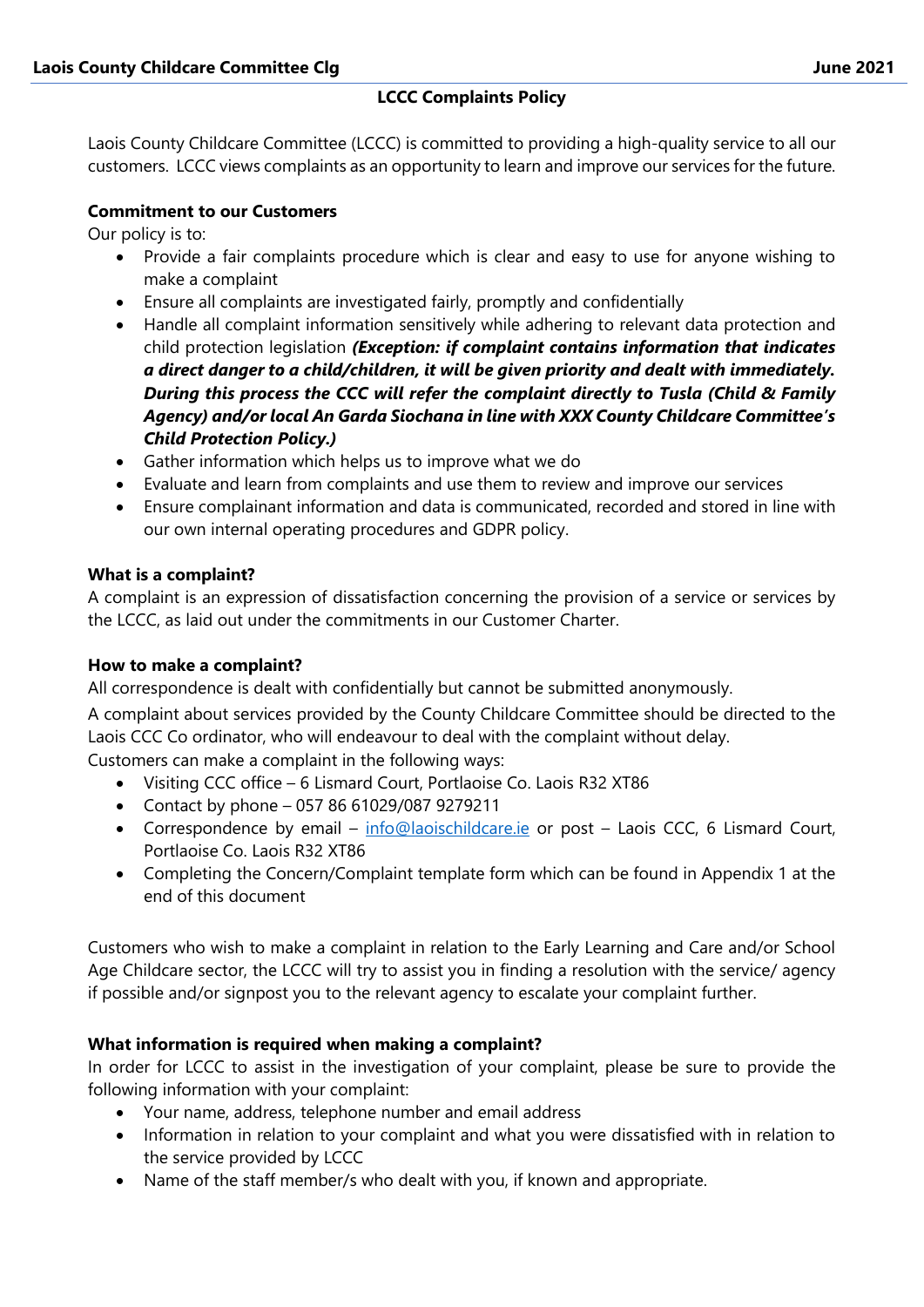#### **Response time to your Complaint**

- We will acknowledge receipt of any communications within 3 working days.
- We will investigate all complaints and will ensure that a substantive reply will follow within 15 working days of initial receipt.
- Where this is not possible to answer your query within these timeframes we will communicate with you to keep you advised of our progress.

### **Review of your Complaint**

If CCC Co ordinator cannot resolve your complaint or you do not wish to submit your complaint directly to the County Childcare Committee Manager, please refer your complaint to the Chairperson of County Childcare Committee at Laois County Childcare Committee, 6 Lismard Court, Portlaoise Co. Laois R32 XT86

Details of the Chairperson and Board Members can be found on our website at: [www.laoischildcare.ie](http://www.laoischildcare.ie/)

#### Response time will normally be within 15 working days.

Where this is not possible due to an ongoing investigation, a progress report will be sent with an indication as to when a full reply will be given.

#### **Appeal of your Complaint**

If you are still not satisfied with the response provided, it is possible for you to refer the matter to the Office of Ombudsman. Details provided below:

Office of the Ombudsman 6 Earlsfort Terrace, Dublin 2, D02 W773.

T: +353 1 639 5600 LoCall: 1890 223 030 [info@ombudsman.ie](mailto:info@ombudsman.ie)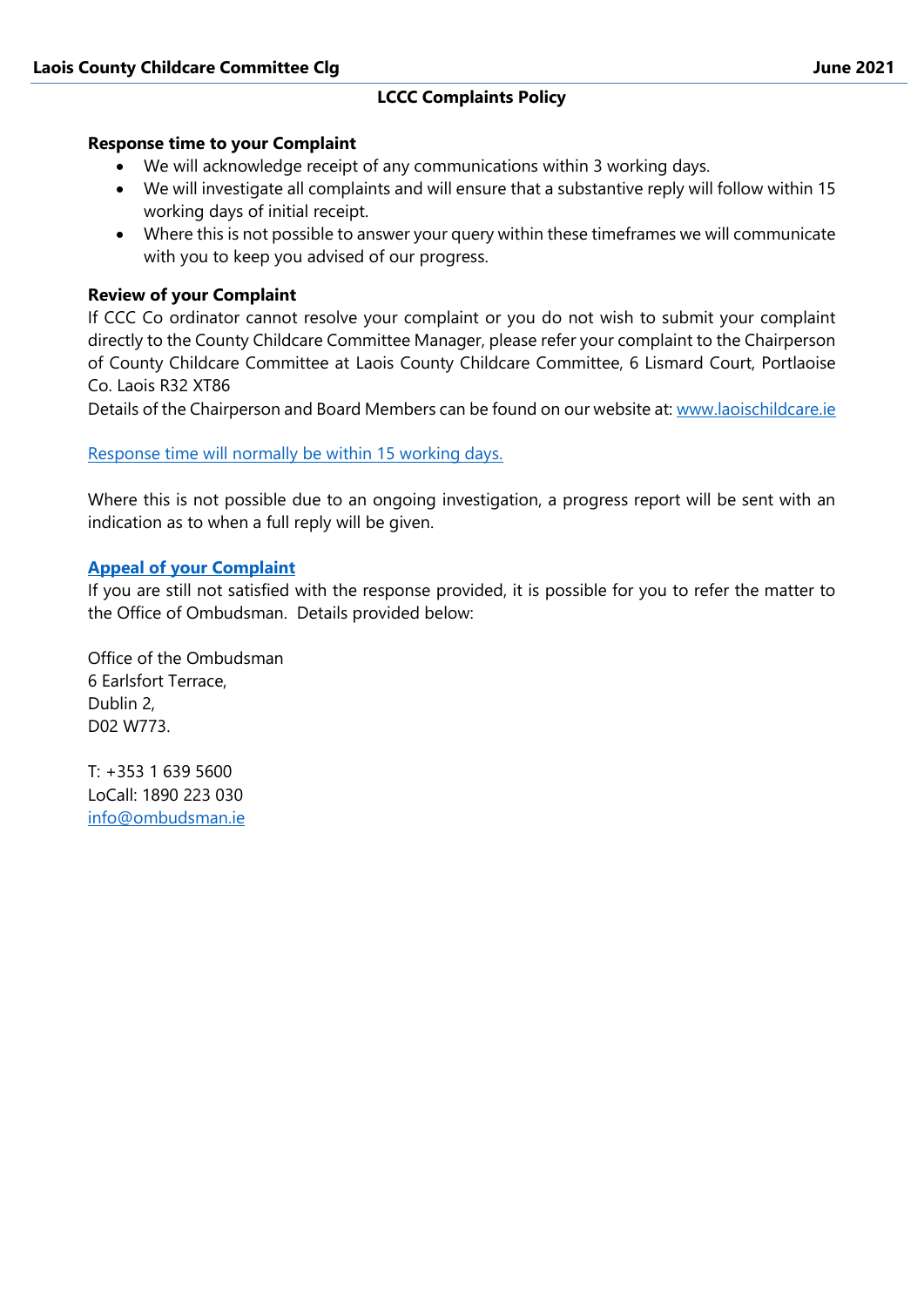#### **Appendix 1 - Concern/Complaint Form Template**

Date of Complaint:

Describe in detail and accurately the nature of your complaint/concern in relation to the services provided by Laois CCC. Please include your date and time of the incident (if applicable), direct quotes, first hand observations and facts, names of persons involved, witnesses if any, etc.:

| Name of a Person Submitting Complaint: |               |
|----------------------------------------|---------------|
| Address: <b>Address</b>                |               |
| Telephone number: ________             | Mobile Number |
| Email:                                 |               |

I declare that the information that I have given in relation to my concern/complaint above, is

complete and true to the best of my knowledge.

Signature of the Complainant:

Please submit this complaint form to Laois CCC via post 6 Lismard Court, Portlaoise Co. Laois R32 XT86 or email info@laoischildcare ie

*When handling your complaint, Laois CCC will: Treat all your information in confidence to the greatest extent possible and consistent with the public interest and the right to privacy in line with our GDPR policies. Complaints information required for reporting and statistical purposes will be made anonymous and all identifiable data will be removed. However, where the screening and /or investigation of the complaint indicates that there is a requirement to disclose some or all of the details of the complaint e.g. there is evidence of child protection or health and safety issues that must be*